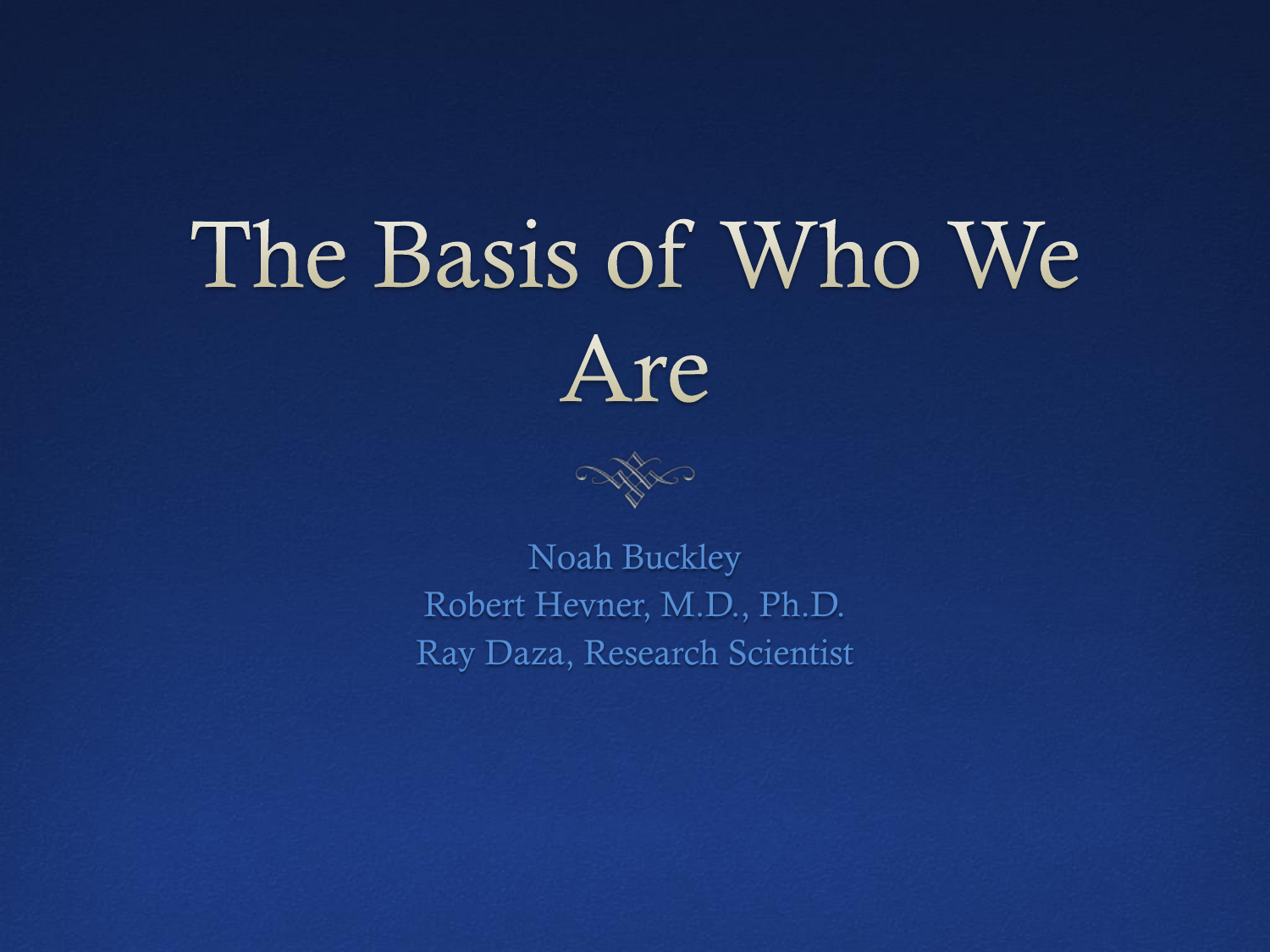### The Hevner Laboratory: Research in Gene Regulation

- or Before genetic engineering can become a reality, we must first understand the ways in which genes interact and express themselves.
- $\infty$  The Hevner lab aims to understand how genetic manipulation may alter genetic expression by identifying which genes are regulated by **Tbr1** and **Tbr2**.
- $\infty$  Most recent publication identified "Auts2, a frontal cortex marker gene linked to autism and mental retardation, as a direct target of Tbr1 binding and activation." (Hevner, 2010)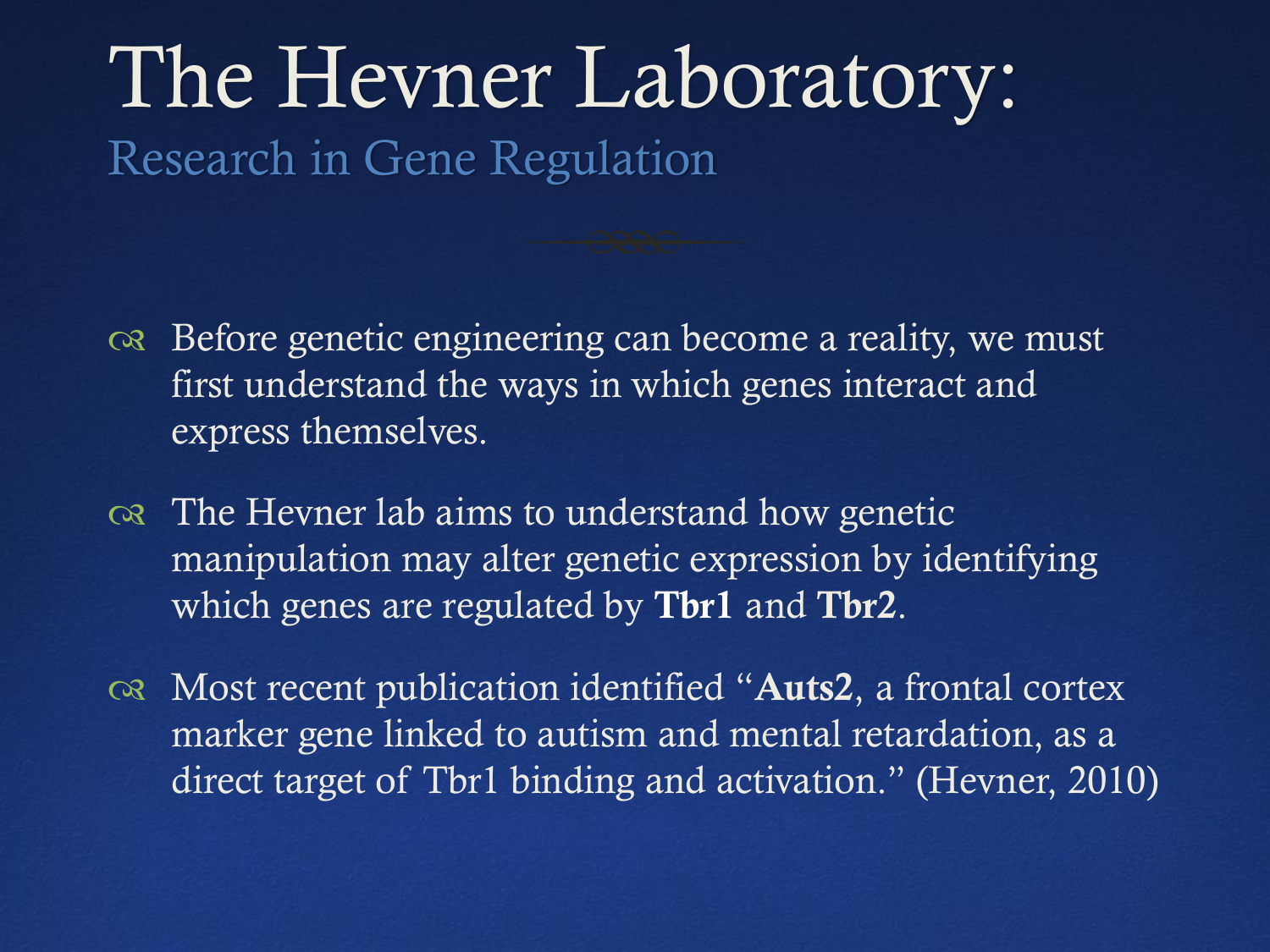## Methods

- $\infty$  Genotyping by PCR determines which animals are KO/WT.
- Chromatin Immunoprecipitation (ChIP) identifies direct targets of Tbr1/Tbr2 binding and activation.
- Microarray Data quantitatively identifies which genes may potentially be regional markers as well as Tbr1/Tbr2 overlap.
- Data mining from previous studies, ABM, genepaint.org, supports microarray data, identifies regional markers.
- Immunohistochemistry displays region shifts in Tbr1/Tbr2 KOs.

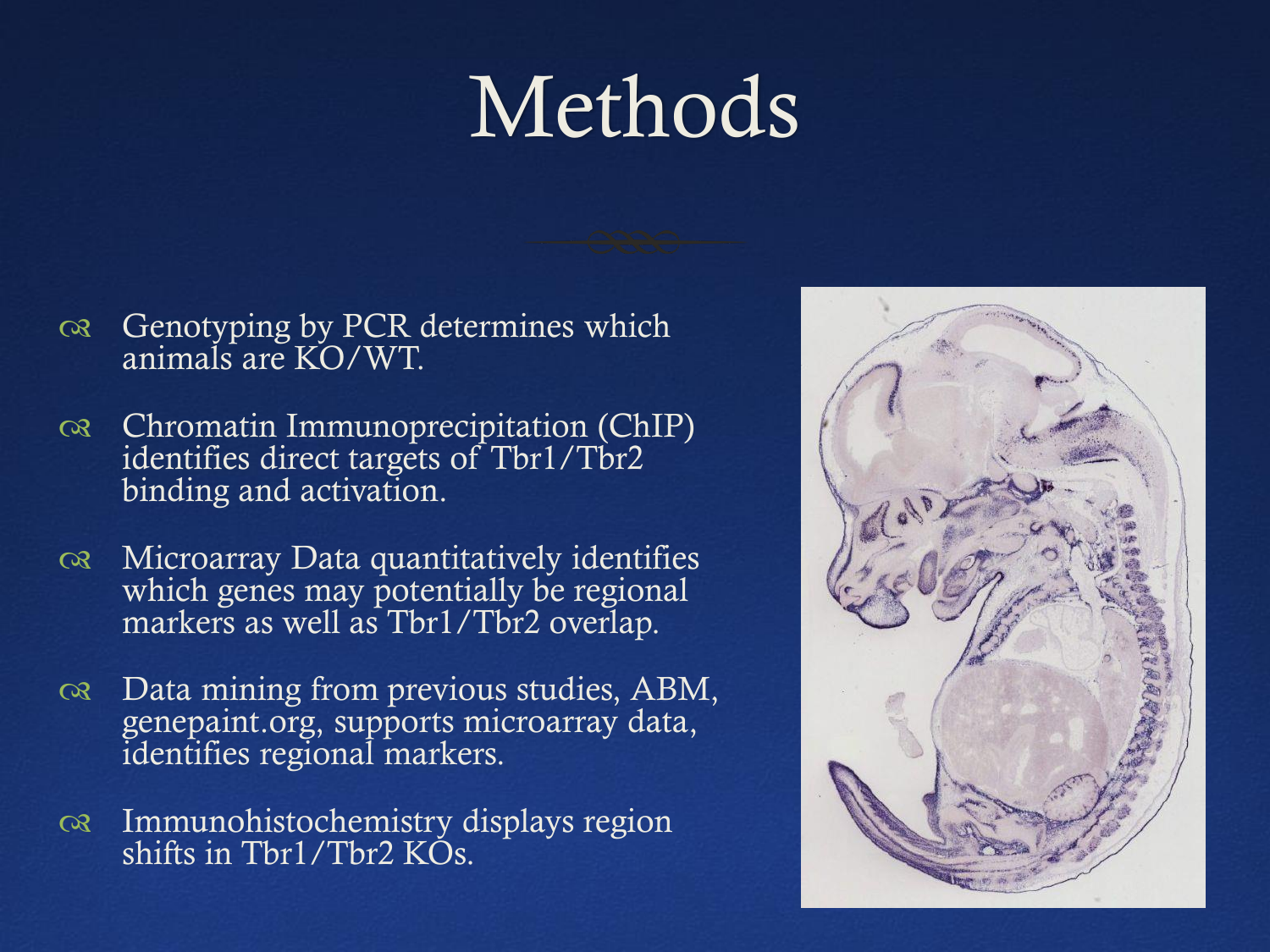## My Contribution/Results

#### Identifying New Regional **Markers**

#### Identify and Consolidate Which Genes Overlap

|                                  |                   |                                                                                                                                                                       |              | Regional Markers Eph-ephrin Signaling Comparisons.psd @ 16.7% (0.244, RGB/8) |              |                    |                   |  |  |  |
|----------------------------------|-------------------|-----------------------------------------------------------------------------------------------------------------------------------------------------------------------|--------------|------------------------------------------------------------------------------|--------------|--------------------|-------------------|--|--|--|
|                                  |                   | งที่มีของเป็นแบบเป็นแบบเป็นแบบเป็นเป็นเป็นเป็นแบบเป็นแบบเป็นแบบเป็นแบบเป็นแบบเป็นแบบเป็นแบบเป็นแบบเป็นเบ<br>สาราคม Segional Markers: Eph-ephrin Signaling Comparisons |              |                                                                              |              |                    |                   |  |  |  |
|                                  |                   | E15.5                                                                                                                                                                 | E15.5 Cortex | E18.5                                                                        | E18.5 Cortex | Tbr2 cKO<br>log2FC | Tbr1 KO<br>log2FC |  |  |  |
| ە<br>ئىنىنىت                     | Epha <sub>3</sub> |                                                                                                                                                                       |              |                                                                              |              | $-0.644$           | $-2.462$          |  |  |  |
| <b>MARITIA</b>                   | Epha4             |                                                                                                                                                                       |              |                                                                              |              | 0.1775             | $-1.075$          |  |  |  |
| $rac{30}{20}$                    | Epha5             |                                                                                                                                                                       |              |                                                                              |              | $-0.262$           | $-2.857$          |  |  |  |
|                                  | <b>Epha7</b>      |                                                                                                                                                                       |              |                                                                              |              |                    | $-0.434 -1.043$   |  |  |  |
| <b>Particularly</b><br>1.1111111 | Ephb <sub>1</sub> |                                                                                                                                                                       |              |                                                                              |              |                    | 0.3336 -0.4245    |  |  |  |
| unitative one                    | Ephb <sub>2</sub> |                                                                                                                                                                       |              |                                                                              |              |                    | 0.1404 0.3337     |  |  |  |
|                                  | Ephb <sub>3</sub> |                                                                                                                                                                       |              |                                                                              |              |                    | $-0.054$ 1.3546   |  |  |  |
|                                  | 16<br>16.67%      | Doc: 217,9M/385,0M                                                                                                                                                    |              |                                                                              |              |                    |                   |  |  |  |

| ◇                       | A                   | B                 | c              | D                      | E               |
|-------------------------|---------------------|-------------------|----------------|------------------------|-----------------|
| $\mathbf{1}$            | Symbol              | (Tbr1)<br>log2 FC | FC (Tbr2)<br>g | Tbr1 expression        | Tbr2 expression |
| $\overline{z}$          | 6430704M03Rik       | $-0.98669$        | $-0.57272$     | Downregulated          | Downregulated   |
| 3                       | AW125753 // Fam84a  | $-1.20943$        |                | -1.55903 Downregulated | Downregulated   |
| 4                       | Bc <sub>i6</sub>    | $-0.71535$        |                | -1.37484 Downregulated | Downregulated   |
| $\overline{\mathbf{5}}$ | Bicd1               | $-1.42973$        |                | 0.514073 Downregulated | Upregulated     |
| 6                       | Crabo1              | 3.024681          |                | 0.967551 Upregulated   | Upregulated     |
| $\overline{7}$          | Cxxc5               | 0.416286          |                | 0.404299 Upregulated   | Upregulated     |
| $\overline{8}$          | Dpy19l1             | $-1.97699$        |                | -0.48166 Downregulated | Downregulated   |
| 9                       | Ebf3                | 2.436336          |                | 2.657695 Upregulated   | Upregulated     |
| 10                      | Epha3               | $-2.46215$        | $-0.6477$      | Downregulated          | Downregulated   |
| 11                      | Epha7               | $-1.0429$         |                | -0.43391 Downregulated | Downregulated   |
| 12                      | Fat3                | $-2.16762$        |                | -0.62207 Downregulated | Downregulated   |
| 13                      | Fstl5               | $-0.8093$         |                | 0.683356 Downregulated | Upregulated     |
| 14                      | Gaint <sub>14</sub> | 1.783941          |                | 0.478257 Upregulated   | Upregulated     |
| 15                      | Gria4               | $-1.43475$        |                | 0.797602 Downregulated | Upregulated     |
| 16                      | Grik2               | $-0.70014$        |                | 0.441825 Downregulated | Upregulated     |
| 17                      | Immp1I              | $-0.77014$        |                | 0.416009 Downregulated | Upregulated     |
| 18                      | Kcnd <sub>2</sub>   | $-0.91505$        |                | 0.803727 Downregulated | Upregulated     |
| 19                      | Kcng1               | $-1.5862$         |                | -0.54871 Downregulated | Downregulated   |
| 20                      | Kcnn <sub>2</sub>   | $-2.26432$        |                | -0.42326 Downregulated | Downregulated   |
| 21                      | Kit                 | $-0.83074$        |                | -0.52965 Downregulated | Downregulated   |
| 22                      | $L$ mo $2$          | 0.538716          |                | 0.709538 Upregulated   | Upregulated     |
| 23                      | Map2k6              | $-0.87477$        |                | -0.42395 Downregulated | Downregulated   |
| 24                      | Mef2c               | $-2.61412$        |                | -0.46762 Downregulated | Downregulated   |
| 25                      | Nhih1               | 0.784235          |                | 1.303713 Upregulated   | Upregulated     |
| 26                      | Nrp1                | $-1.51981$        |                | 0.610881 Downregulated | Upregulated     |
| 27                      | Nrp2                | 1.441905          |                | 0.8296 Upregulated     | Upregulated     |
| 28                      | Nom1                | $-2.12411$        |                | 0.500265 Downregulated | Upregulated     |
| 29                      | Ntng2               | $-1.01786$        |                | -0.72906 Downregulated | Downregulated   |
| 30                      | Odz4                | $-0.75158$        |                | -0.46284 Downregulated | Downregulated   |
| 31                      | Pbx3                | $-1.07565$        |                | -0.43309 Downregulated | Downregulated   |
| 32                      | Pde1c               | $-0.49092$        |                | 0.699592 Downregulated | Upregulated     |
| 33                      | Plxna4              | $-1.20925$        |                | -1.47732 Downregulated | Downregulated   |
| 34                      | Pou3f2              | $-0.46165$        |                | -0.42639 Downregulated | Downregulated   |
| 35                      | Prelp               | 1.118993          |                | 0.466008 Upregulated   | Upregulated     |
| 36                      | Slit <sub>12</sub>  | 1.405549          |                | 0.409231 Upregulated   | Upregulated     |